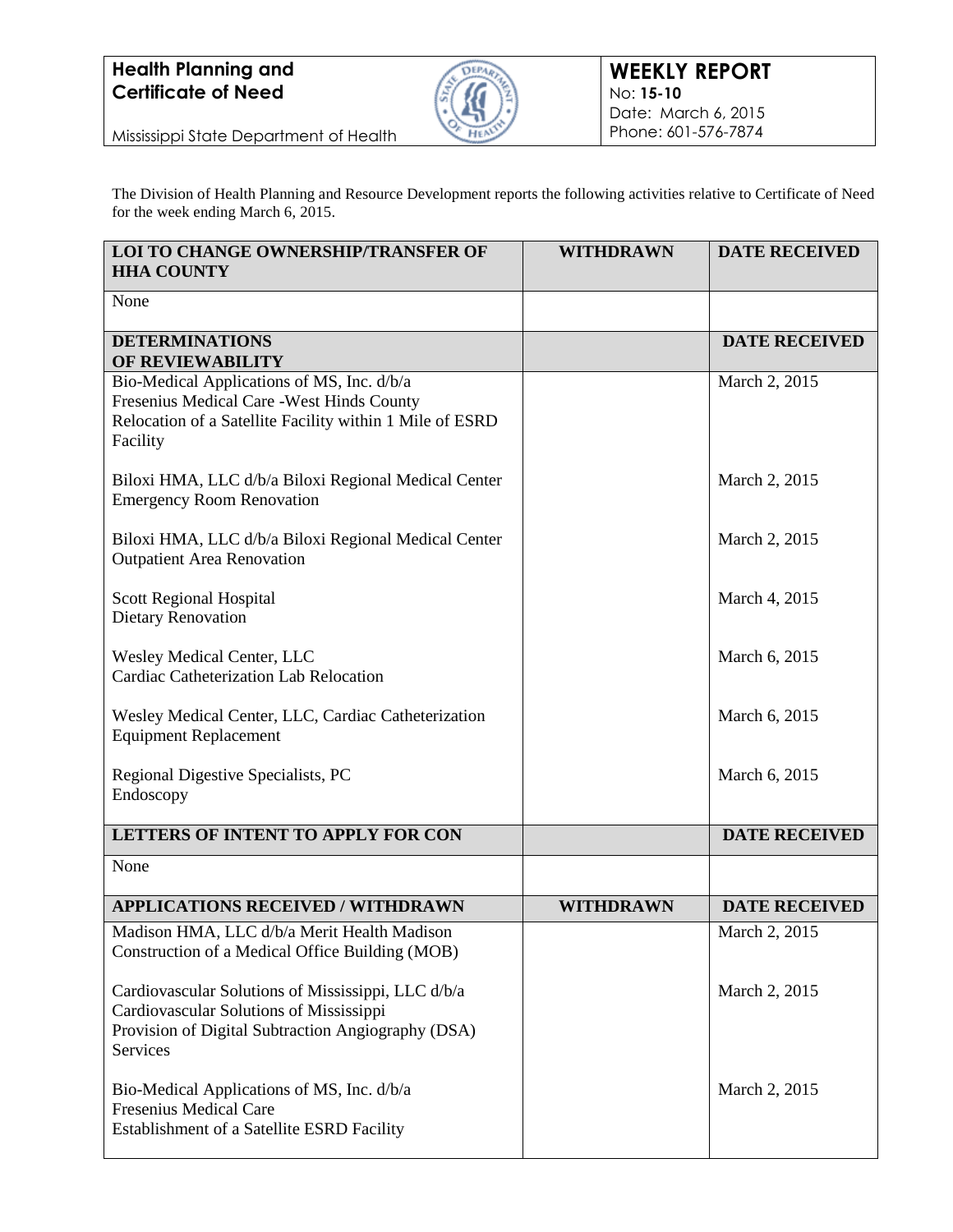## **Health Planning and Certificate of Need**



Mississippi State Department of Health

| REQUESTS FOR EXTENSION/RENEWAL OF AN<br><b>EXPIRED CON</b>                                                                                                                                                                                                                                          | <b>DECISION</b>    | <b>DATE RECEIVED/</b><br><b>EXPIRATION</b><br><b>DATE</b> |
|-----------------------------------------------------------------------------------------------------------------------------------------------------------------------------------------------------------------------------------------------------------------------------------------------------|--------------------|-----------------------------------------------------------|
| None                                                                                                                                                                                                                                                                                                |                    |                                                           |
| ADDITONAL MATERIAL ON NEGATIVE STAFF<br><b>ANALYSIS</b>                                                                                                                                                                                                                                             |                    | <b>DATE RECEIVED</b>                                      |
| None                                                                                                                                                                                                                                                                                                |                    |                                                           |
| CON APPLICATIONS DEEMED COMPLETE                                                                                                                                                                                                                                                                    |                    | <b>DATE COMPLETE</b>                                      |
| None                                                                                                                                                                                                                                                                                                |                    |                                                           |
| <b>FINAL ORDERS ISSUED</b>                                                                                                                                                                                                                                                                          | <b>DECISION</b>    | <b>EFFECTIVE DATE</b>                                     |
| None                                                                                                                                                                                                                                                                                                |                    |                                                           |
| <b>SIX-MONTH EXTENSION REQUESTS</b>                                                                                                                                                                                                                                                                 | <b>DECISION</b>    | <b>EXPIRATION</b><br><b>DATE</b>                          |
| None                                                                                                                                                                                                                                                                                                |                    |                                                           |
| <b>HEARINGS DURING THE COURSE OF REVIEW</b>                                                                                                                                                                                                                                                         | <b>REQUESTED</b>   | <b>DATE</b><br><b>SCHEDULED</b>                           |
| <b>CON Review Number: HG-NIS-1214-021</b><br>River Oaks, LLC d/b/a River Oaks Hospital<br>Establishment of a Diagnostic Catheterization and PCI<br>Services and Acquisition of Related Equipment<br>Capital Expenditure: \$900,000<br>Location: Flowood, Rankin County, Mississippi                 |                    |                                                           |
| Requestor(s): St. Dominic-Jackson Memorial Hospital                                                                                                                                                                                                                                                 | March 6, 2015      | To Be Scheduled                                           |
| <b>CON Review Number: ASC-NIS-0614-008</b><br><b>Madison Physician Surgery Center</b><br>Establishment of a Multi-Specialty Ambulatory Surgery<br>Center<br>Capital Expenditure: \$1,869,414.00<br>Location: Madison, Madison County, Mississippi<br>Requestor(s): Madison Physician Surgery Center | September 10, 2014 | To Be Scheduled                                           |
|                                                                                                                                                                                                                                                                                                     |                    |                                                           |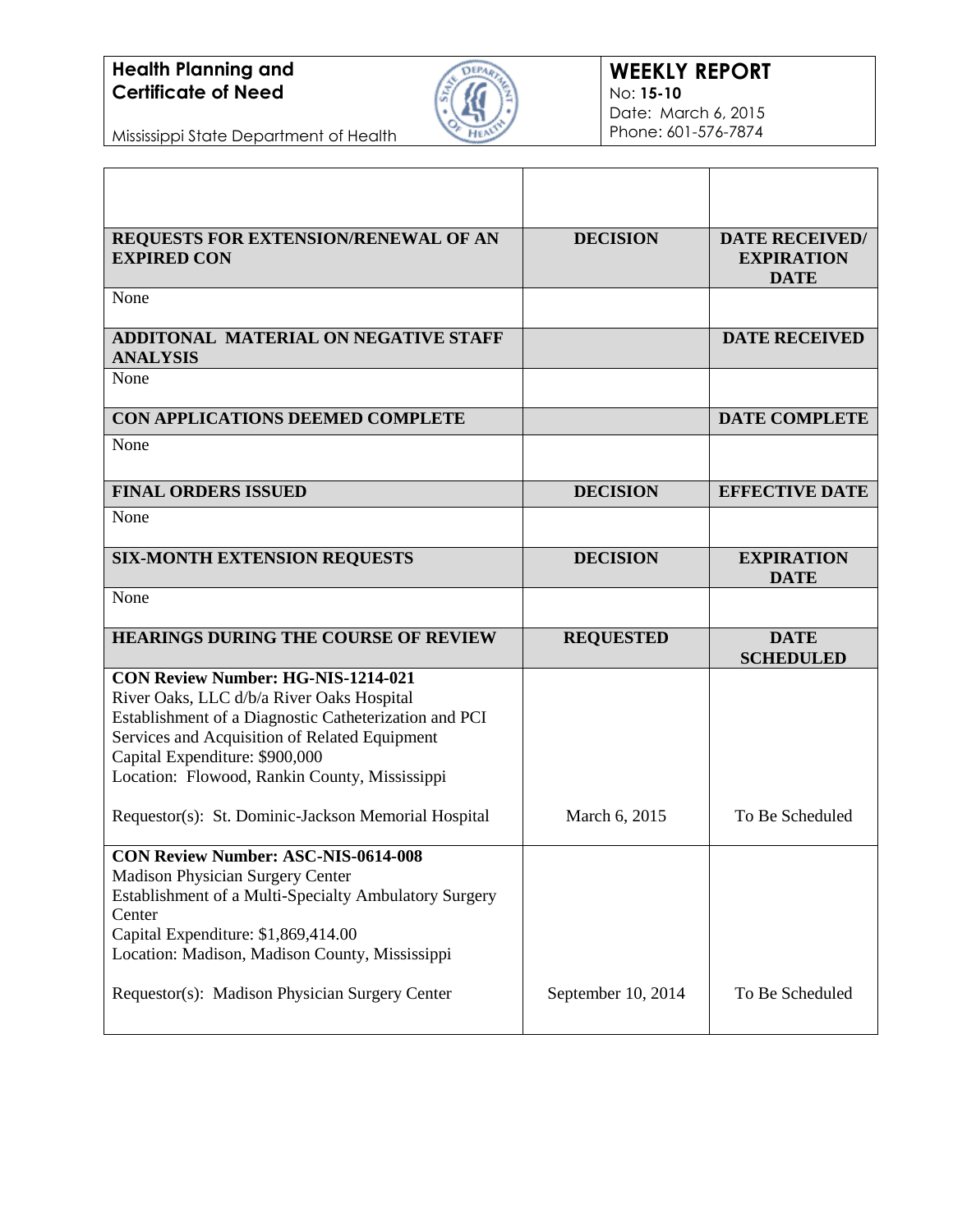

Mississippi State Department of Health

| CON Review: HG-RLS-1210-039                            |                        |                 |
|--------------------------------------------------------|------------------------|-----------------|
| Patients' Choice Medical Center, Raleigh               |                        |                 |
| Lease/Relocation of 10 Chemical Dependency Beds &      |                        |                 |
| Offering of Adult Chemical Dependency Services         |                        |                 |
| Capital Expenditure: \$58,400                          |                        |                 |
|                                                        |                        |                 |
| Requestor: Alliance Health Center, Meridian            | March 16, 2011         | To Be Scheduled |
|                                                        |                        |                 |
| CON Review: FSF-NIS-0610-025                           |                        |                 |
| Gumtree Imaging, LLC Tupelo                            |                        |                 |
| Acquisition/Establishment and Offering of MRI Services |                        |                 |
| Capital Expenditure: \$1,090,000                       |                        |                 |
|                                                        |                        |                 |
| Requestor: The Imaging Center at Gloster Creek Village | <b>August 26, 2010</b> | To Be Scheduled |
|                                                        |                        |                 |
| <b>CON Review: ESRD-NIS-0908-031</b>                   |                        |                 |
| Fresenius Medical Care-Calhoun City                    |                        |                 |
| Establish/Const of a 6-Station ESRD Facility in        |                        |                 |
| <b>Calhoun County</b>                                  |                        |                 |
| Capital Expenditure: \$462,471                         |                        |                 |
|                                                        |                        |                 |
| Requestor: Fresenius Medical Care                      | March 9, 2010          | To Be Scheduled |
|                                                        |                        |                 |
| CON Review: ESRD-NIS-0908-034                          |                        |                 |
| Fresenius Medical Care-West Point                      |                        |                 |
| Establish/Const of a 10-Station ESRD Facility in       |                        |                 |
| Clay County                                            |                        |                 |
| Capital Expenditure: \$380,000                         |                        |                 |
| Requestor: Fresenius Medical Care                      | March 9, 2010          | To Be Scheduled |
|                                                        |                        |                 |
| CON Review: ESRD-NIS-0908:035                          |                        |                 |
| Fresenius Medical Care-Water Valley                    |                        |                 |
| Establish/Const. of a 6-Station ESRD facility in       |                        |                 |
| Yalobusha County                                       |                        |                 |
| Capital Expenditure: \$462,471                         |                        |                 |
|                                                        |                        |                 |
| Requestor: Fresenius Medical Care                      | March 9, 2010          | To Be Scheduled |
|                                                        |                        |                 |
| CON Review: FSF-NIS-0808-024                           |                        |                 |
| Advanced Medical Imaging of Greenville, LLC            |                        |                 |
| Provision of MRI Services in Washington County         |                        |                 |
| Capital Expenditure: \$0                               |                        |                 |
|                                                        |                        |                 |
| Requestor: Delta Regional Medical Center               | December 3, 2008       | To Be Scheduled |
|                                                        |                        |                 |